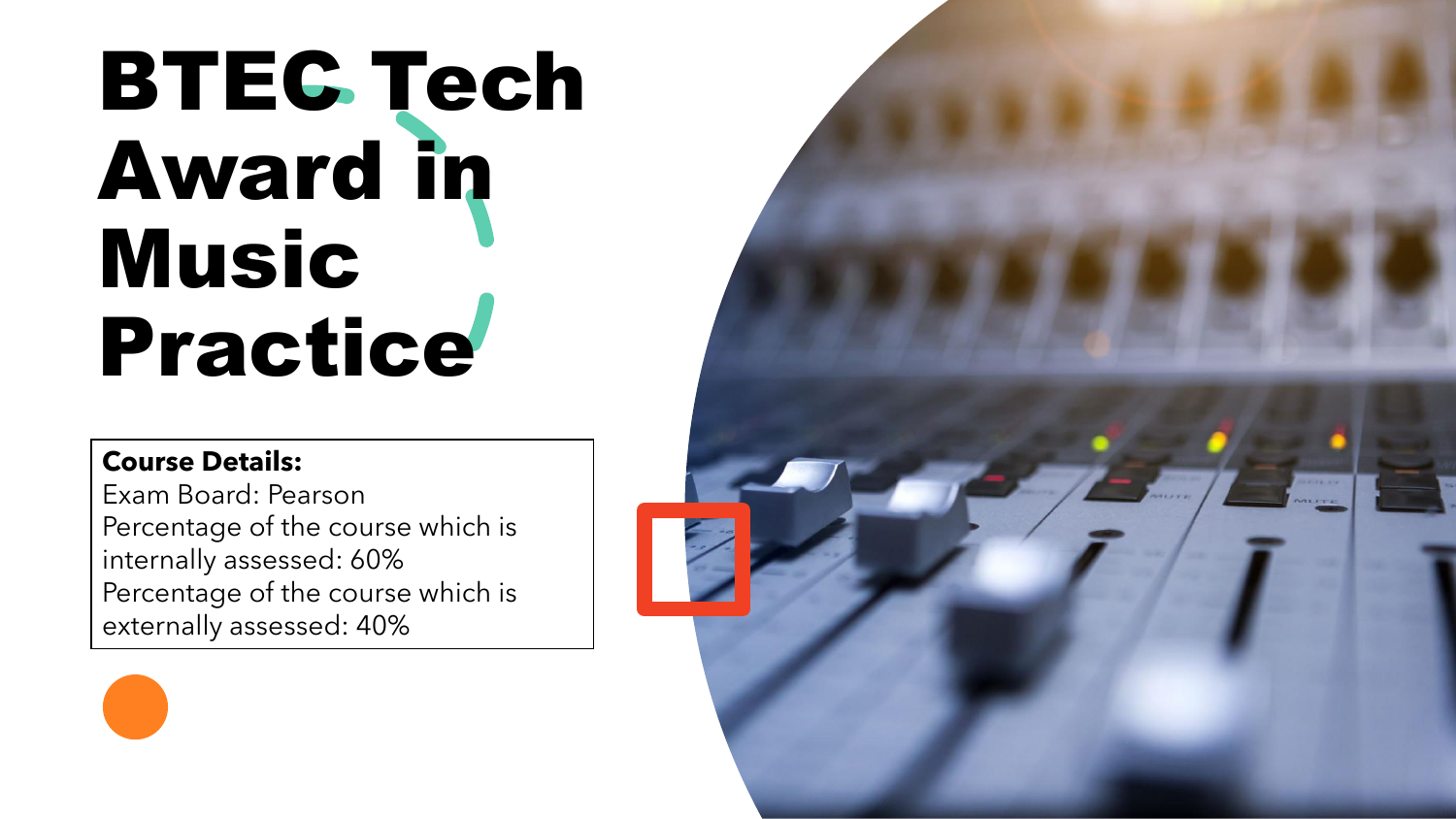

This course offers an engaging introduction to the real work of the music industry. It incorporates a variety of different aspects from within the industry including Careers, Composing, sequencing and performing.

This course is a level 2 qualification which is the equivalent of a GCSE and is aimed at students who want to develop their understanding of the music industry.

The Units studied are:

**Component 1**: Exploring music products and styles.

**Component 2**: Music Skills Development.

**Component 3**: Responding to a commercial music brief.